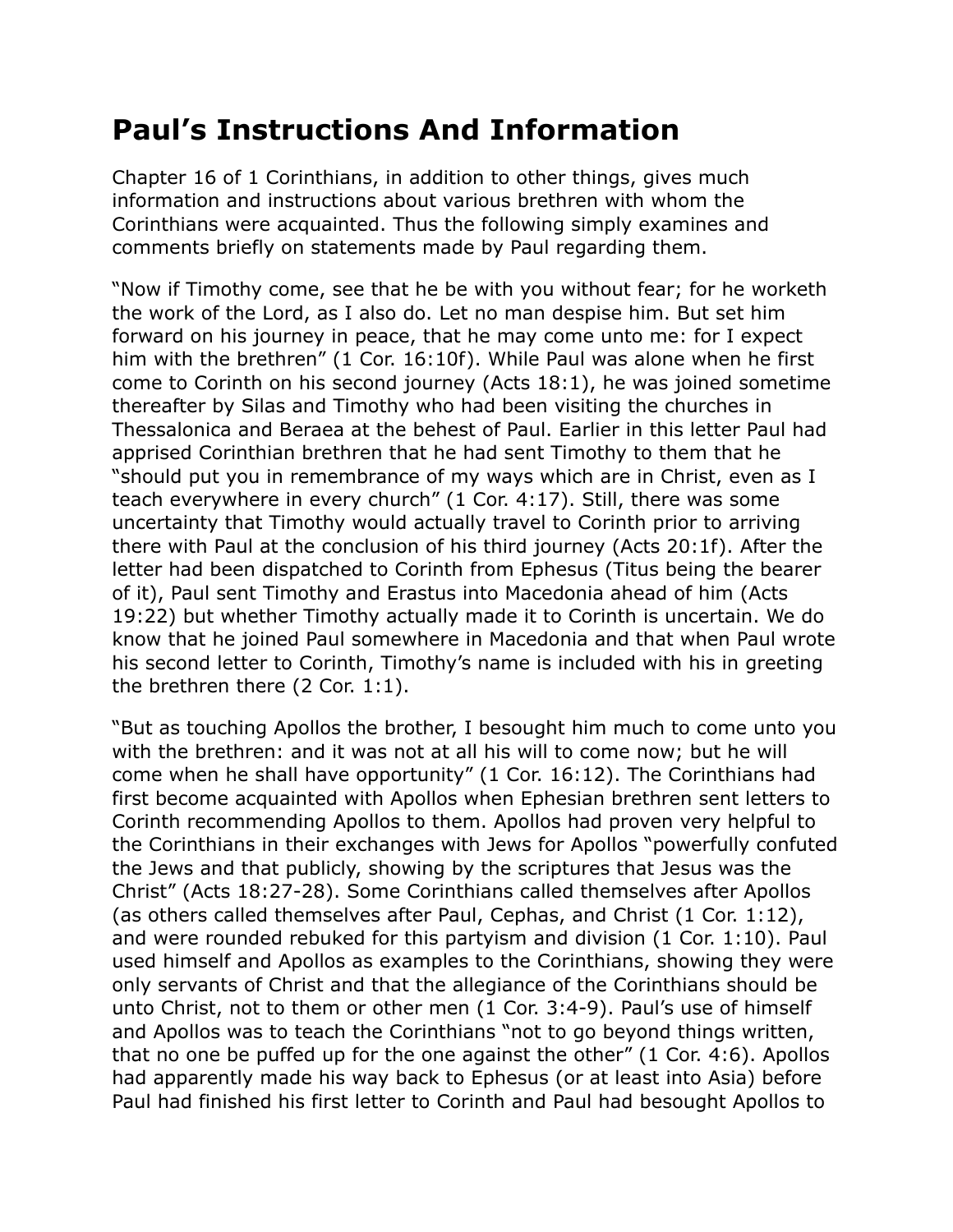go back to Corinth with those who carried the letter to them. Doubtlessly Paul felt Apollos could be greatly beneficial in rectifying some of the problems existing there. Despite Paul's request that Apollos go, "it was not at all his will to come now." Since the word "his" is in italic letters (thus a supplied word) there is uncertainty whether the statement should be "it was not at all his will" or else "it was not at all God's will". Still, since both the KJV and ASV give "his" those translators favored the thought that Paul was saying it was not "Apollos' will" to come to Corinth at that time. It would be sheer conjecture to suggest why Apollos refused to go to Corinth when Paul sent the first epistle to them. Still Paul did add that Apollos would come sometime in the future. The last record we have regarding Apollos (if it is indeed this same Apollos) were instructions Paul gave Titus who was in Crete (Titus 1:5) that he should "set forward Zenus the lawyer and Apollos on their journey diligently, that nothing be wanting unto them" (Titus 3:13).

Next Paul wrote, "Now I beseech you, brethren (ye know the house of Stephanas that it is the first fruits of Achaia and that they have set themselves to minister unto the saints) that ye also be in subjection, and to everyone that helpeth in the work and laboreth" (1 Cor. 16:16). All that is known about Stephanas and his family is learned from this first epistle. We know that the house of Stephanas was the firstfruits of Paul's labors there and that he had personally baptized them (1 Cor. 1:16). Sometimes before the letter was written, Stephanas (and Fortunatus and Achaicus) had visited Paul in Ephesus, for which coming Paul rejoiced for "that which was lacking on your part they supplied" (1 Cor. 16:17). They "greatly refreshed" Paul's spirit (1 Cor. 16:18). Perhaps they had added testimony to that of the household of Chloe who had sadly informed Paul of the divisions among brethren as well as other irregularities in the Corinthian church (1 Cor. 1:11). Stephanas' household was greatly given to ministry to the needs of the saints and Paul admonished brethren to be in subjection to them i.e., help them in the work they did.

To the Corinthians Paul sent salutations from the churches of Asia. Perhaps some of those churches were the ones John wrote some 35-40 years letter in the book of Revelation — certainly Ephesus was. But in addition to these seven letters would be churches like Colossae and Hierapolis (Col. 1:1; 4:13). And, from that Ephesian church comes greetings from a couple well known in Corinthian circles: Priscilla and Aquilla, for this couple had been in Corinth when Paul first arrived there and were tremendous help to Paul in his labors there.